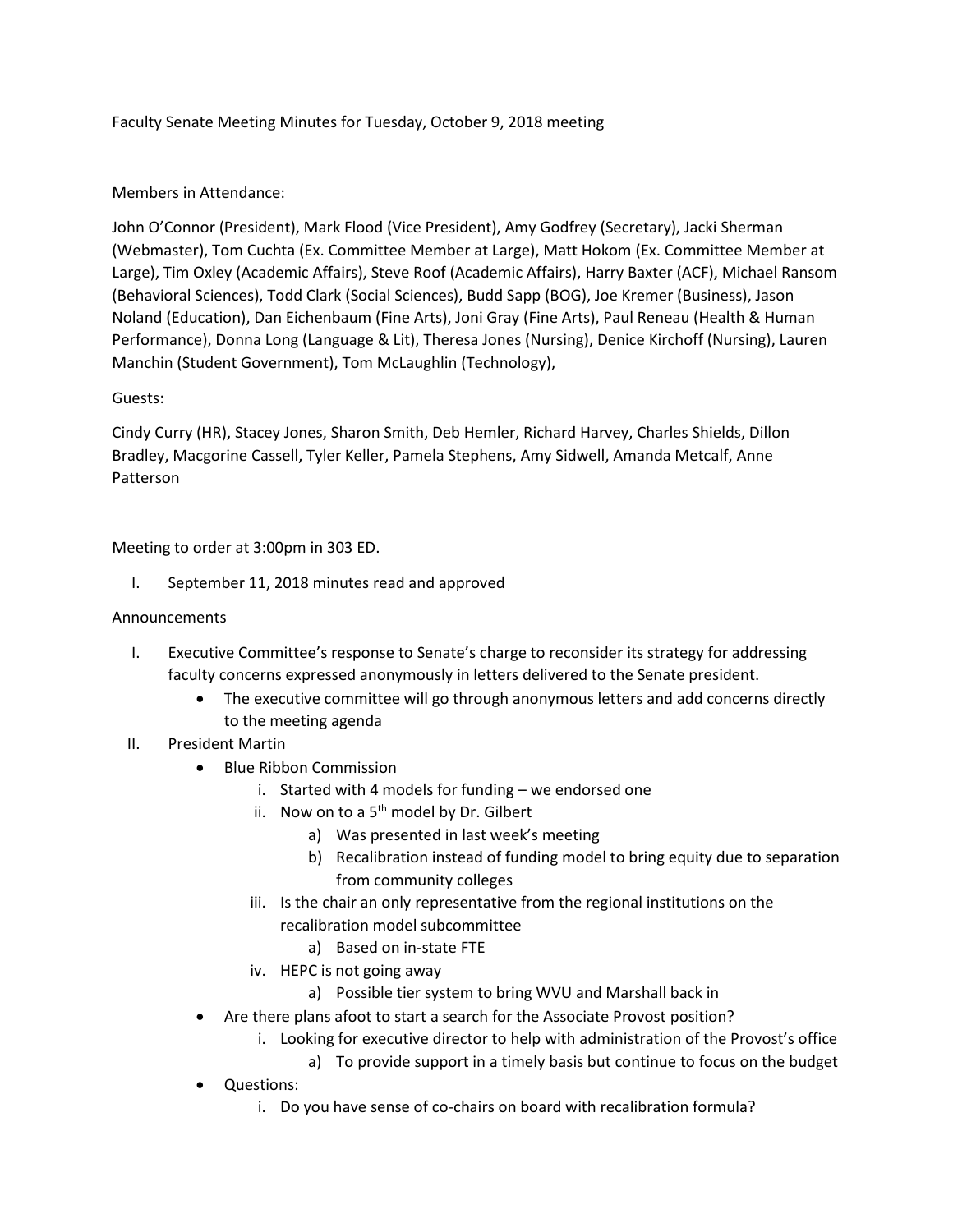- a) Yes, need support from President Gee
- III. Interim Provost Harvey
	- What is the status of the Fairmont State University Tutoring Center?
		- i. This is a start-up operation Pierpont had one
		- ii. Have:
			- a) Identified director
			- b) Identified space in the library
			- c) Budget
			- d) Hiring tutors
			- e) Peer mentoring
		- iii. Opening soon as a tutoring and testing center
		- iv. Question: will this preclude tutors we already have?
			- a) No but try to centralize
		- v. Question: How will this impact the writing center?
			- a) Zero impact
		- vi. Question: Is it replacing TabLab?
			- a) No not testing center
	- When will the 2018-2019 Faculty Handbook be made available? The handbook linked on the faculty-staff resources web page is the 2016-2017 edition.
		- i. It is a mess and needs updated
		- ii. New general council will start in November and one of the top priority to redraft with HR and academic affairs.
			- a) Would like senators on committee to participate on redraft
	- Update on the work of the Academic Restructuring Taskforces
		- i. Provost has not been attending meetings taking a hands off approach
		- ii. Academic committee is very active and has had a lot of questions
		- iii. Initial report will come out at the Town Hall meeting on October 23, 2018
		- iv. Operations committee will need the academic restructuring to be completed
		- v. Question: What is the plan moving forward?
			- a) Recommendation at Town Hall then faculty input then ELT
		- vi. Question: Will it be a package of options or one option only?
			- a) Will include a layout with a series of questions
		- vii. Question: Can you share draft from Dr. Harrison?
			- a) It is the will of the Senate but hesitate because it is just a draft and not fully fleshed out
- IV. Vice President for Institutional Effectiveness and Strategic Operations Jones
	- HEPC CCA
		- i. Report is due 11/19/18. This report will be included with institutions who have been doing this program since 2012. We joined in February 2018.
		- ii. 4 strategies on how to implement
			- a) "15 to finish"
				- a. 120 hours and keep students on track
			- b) Co-requisites for Math and English
				- a. We are a leader for Math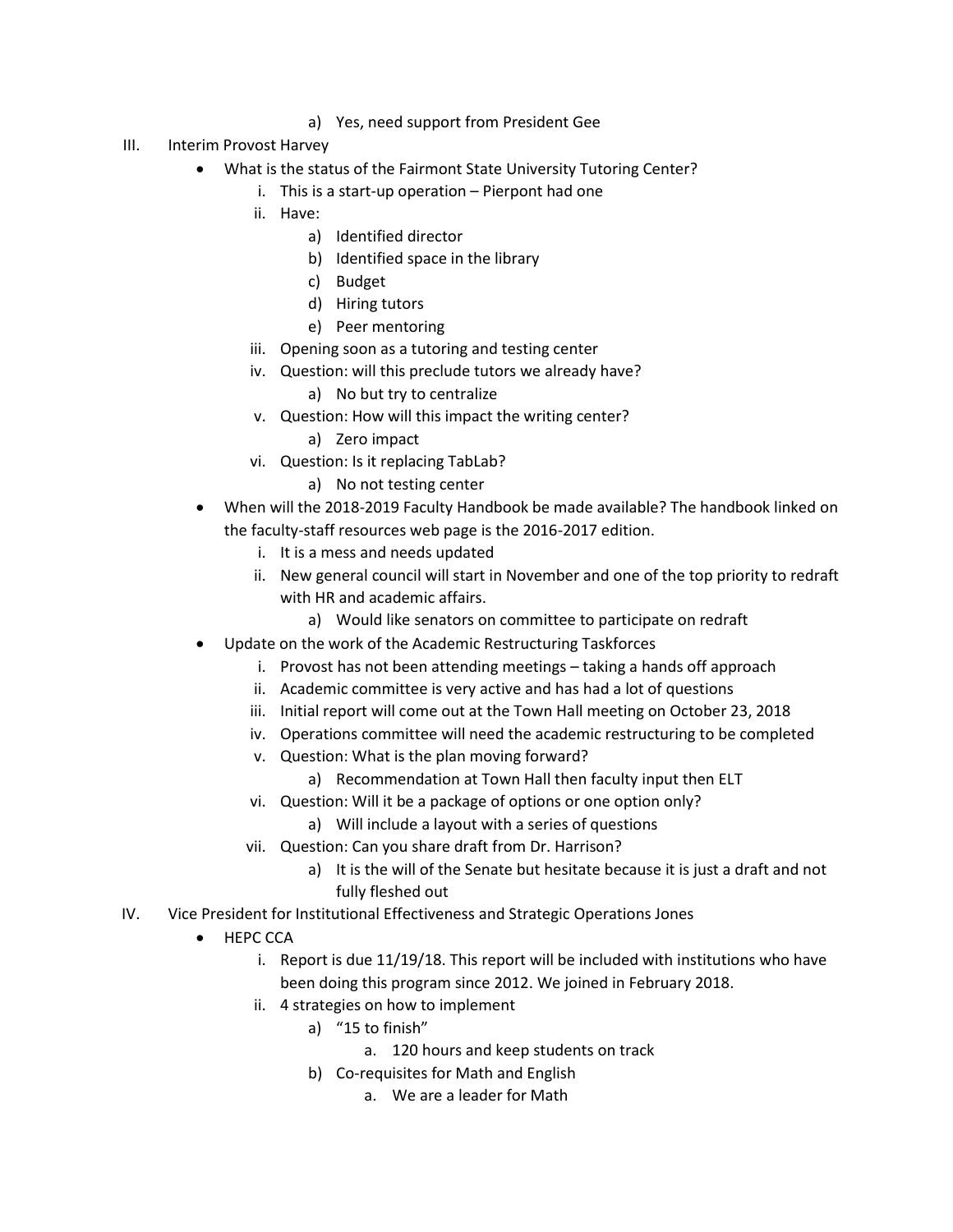- c) Math pathways
- d) Momentum year
- iii. Request at least 4 faculty senate members to join the CCA team
- iv. Statement: Jim Matthews as English specialist
- HLC report
	- i. Due 12/14/2018
	- ii. Continuous improvement with
		- a) Mission, goals, and outcomes
		- b) Assessment methods/metrics
		- c) Data collection
		- d) Analysis and action
	- iii. Institutional Assessment Ambassadors
		- a) 4 faculty and 2 staff
			- a. Work across campus
			- b. Trained and oriented
			- c. Serve as core team
			- d. Complements IAC
- V. BOG representative, Dr. Sapp
	- Are there plans afoot to start a search for the Provost position?
		- i. BOG only conducts President searches
		- ii. President will do Provost search
	- Details of what will be on the next BOG meeting (Oct.  $18<sup>th</sup>$ ) has been provided
	- $\bullet$  BOG members will be in attendance at the Nov. 13<sup>th</sup> faculty senate meeting
	- Question: What is the funding for the Healthcare Management Masters program?
		- i. Should be in the proposal
	- Question: In the proposal for the Strategic Leadership Program there are increases listed for the director annually, where is this money coming from?
		- i. Need to review
- VI. ACF representative, Dr. Baxter
	- ACF has not met since our last Faculty Senate meeting
	- \$100 million to PEIA and 5% raise to teachers and state employees according to Gov. Justice
		- i. ACF will request that higher education will be funded enough to actually pay the 5% increase
	- Legislative Forum will be Wednesday, November 28<sup>th</sup> 3-5pm in the Falcon Center
	- Voting
		- i. Last day to register is October  $16<sup>th</sup>$
		- ii. Early voting: October 24<sup>th</sup>-November 3<sup>rd</sup>
		- iii. November  $6<sup>th</sup>$  is the General Election
	- Oct. 12 5:30-7:30pm Senator Manchin dinner at the Robinson Grand (Clarksburg)
- VII. Student Government, Elisabeth Chaney and Lauren Manchin
	- Maroon Maddness for United Way
		- i. 350 sold so far; will be selling till Homecoming
	- Question: What is the Nest status?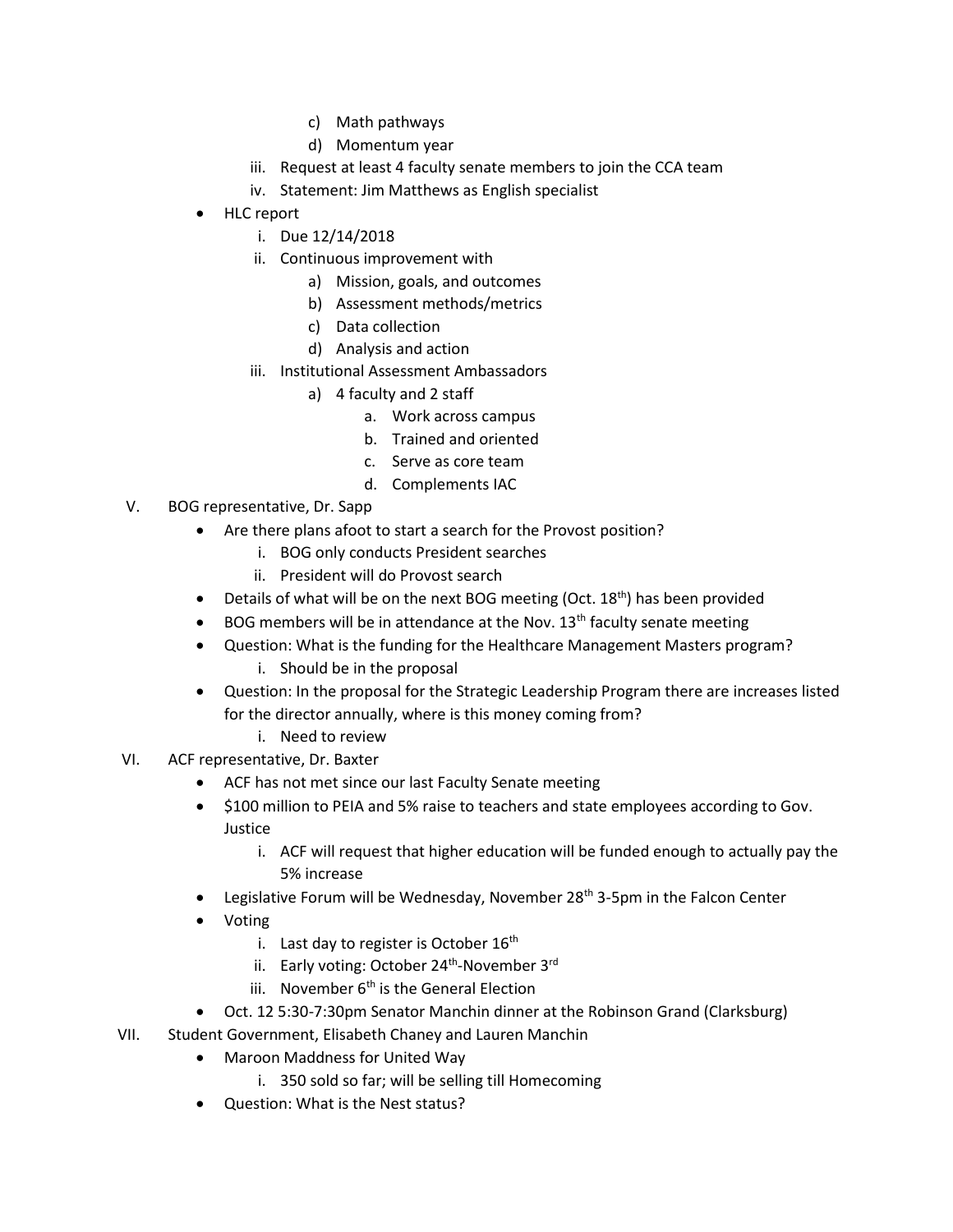i. Need boxed food items

# Unfinished Business

- I. Faculty Harassment Complaint Procedures report from Vice President for Human Resources and Campus/Community Relations Curry
	- a. General Council will begin November  $5<sup>th</sup>$ . This will be assigned to her.
	- b. Question: Senate committee is concerned what to do until then with no process in place.
		- i. Need policy first then procedure
			- 1. Hard to write, will have a general outline, every case is different
	- c. Question: Why do we not have consistent policy?
		- i. General Council will write
	- d. Question: How are policies/procedures different for faculty than staff?
		- i. Every situation is different
	- e. Question: Why did it take so long to get this information?
		- i. Only sent to HR 2 months ago; Senate kept it for a while
	- f. Question: We do not have a policy in place?
		- i. May be in archives; focused on sexual harassment
	- g. Comment: committee had no guidelines from faculty handbook
	- h. Comment: Current committee has 3 members from the School of Education. We need to watch representation.
- II. Academic Integrity Policy report from Faculty Welfare Committee
	- a. Read by John O'Connor: Next step is to take to stake holders (student government, academic affairs, grad council, academic appeals, and admissions and credits) for input

# Old Business

- I. Curriculum Proposal 18-19-01 Fine Arts Musical Theater Minor 2<sup>nd</sup> reading
	- a. Motion: To approve for 2<sup>nd</sup> reading
		- i. Approved

# New Business

- I. Admissions and Credits Committee Recommendations
	- a. Motion: To consider all recommendations as a group
		- i. Approved
	- b. Question: 4b would that replace the provost or in addition to? [The Committee approved Dr. Kirby's suggestion that the Director of the Center for Educational Support Programs be made an ex-officio member and recommends that the Senate act accordingly.
		- i. Add "additional" in front of ex-officio
	- c. Comment: TOEIC is just an additional test and is more affordable
		- i. Comment: 1 and 2: in last year's academic catalog there were no instructions or details on how to be eligible but policy was listed and in this year no policy listed but the code is listed
- II. Request for clarity INRE: the recently distributed appointment letters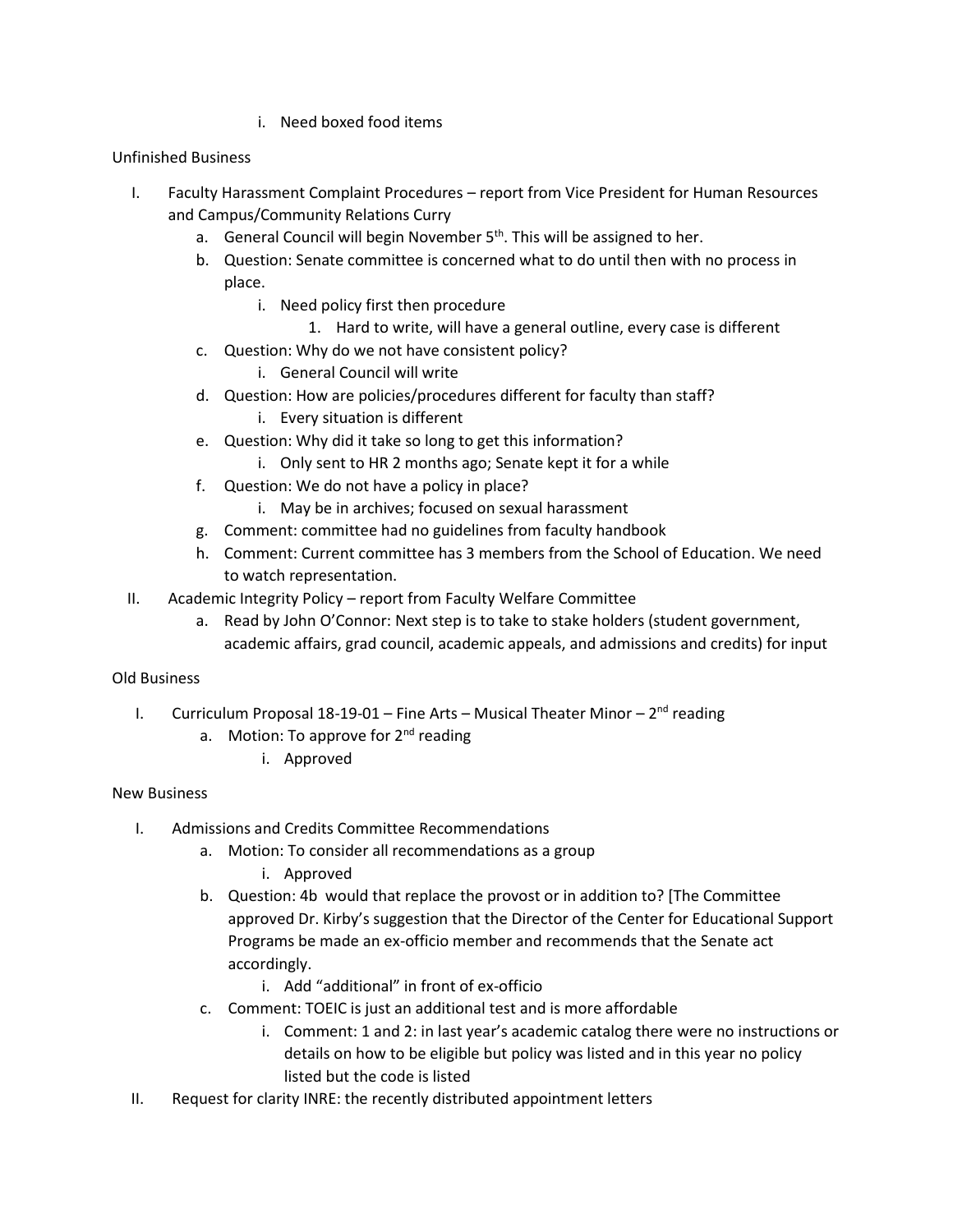- a. Question: are you looking for language from the Senate?
	- i. We are looking on how to write the new hire letters, streamlining the notice of appointments and everything else will be handled in the faculty handbook
- b. Comment: Please go back to your academic units and look at the letters and let the Provost's office know of any errors
- c. Question: What if this language finds its way to the faculty handbook?
	- i. Faculty will have input in the faculty handbook as requested at the beginning of the meeting by the interim Provost
- d. Comment: Fine Arts is concerned with the type of works of art they are commissioned to do outside of the University
	- i. Note that it is not on behalf of Fairmont State University
- III. Proposed 2019-2020 and 2020-2021 Academic Calendars
	- a. Starts later in August
		- i. Driver for this is the fact that several students started at WVU and wanted to transfer to Fairmont State University but we were already well into the semester
	- b. Shorter break between fall and spring semesters
	- c. Summer session 12 weeks
	- d. Question: Monday break instead of Friday break for the Fall?
		- i. Will be moving back to Friday
	- e. Question: Faculty last day is now 2 business days after graduation?
		- i. This is a request of the deans to make sure faculty complete final grade and assessment data before they disappear
		- ii. Will not include institutional events
		- iii. Question: if completed then do faculty need to be here?
			- 1. That is being left up to the dean's
	- f. Question: Why are we moving to 12 weeks instead of 10 weeks in the summer?
		- i. Gets 6 closer to 8
		- ii. Gives more time to get more equivalent to fall and spring semesters
		- iii. Do not have to meet every day like the 10 week does
		- iv. Question: Do we know students will take and succeed in classes that do not meet every day during the summer term?
			- 1. Faculty will still have issues trying to cover the same amount of material as they do in the fall and spring terms
		- v. Question: Will it change salary for summer teaching?
			- 1. Unknown at this time
		- vi. Question: Are we worried about the burnout factor for faculty and students?
		- vii. Question: Can the Registrar's Office turn us around that fast?
			- 1. Unknown at this time
			- 2. Have not heard from financial aid or housing yet either
- IV. Re-affirmation of Senate Resolution passed on 12/8/2016
	- a. Question: what is the goal of re-affirming?
		- i. Some believe that the current President is not meeting all of this
	- b. Question: If we affirm or not then what?